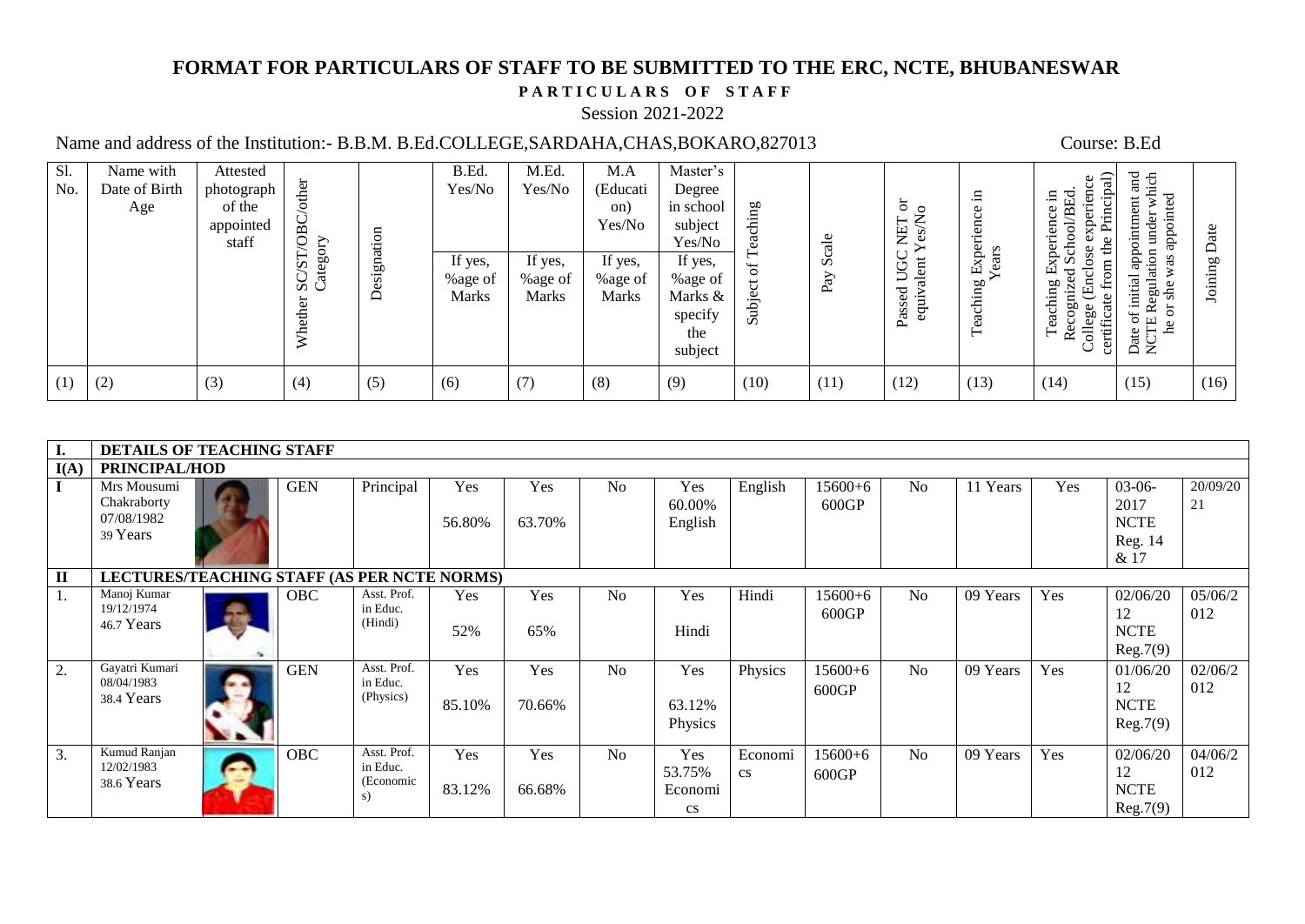| (1)              | (2)                                                                  | (3) | (4)             | (5)                                                | (6)            | (7)             | (8)             | (9)                                                 | (10)                      | (11)                 | (12)                | (13)                     | (14) | (15)                                             | (16)                       |
|------------------|----------------------------------------------------------------------|-----|-----------------|----------------------------------------------------|----------------|-----------------|-----------------|-----------------------------------------------------|---------------------------|----------------------|---------------------|--------------------------|------|--------------------------------------------------|----------------------------|
| 4.               | Prakash Kumar<br>20/06/1976<br>45 Years                              |     | OBC             | Asst. Prof.<br>in Educ.<br>(Anthro.)<br>Foundation | Yes<br>71.21%  | Yes<br>73%      | $\overline{No}$ | Yes<br>70%<br>Anthopol<br>ogy                       | Biologic<br>al<br>Science | $15600+6$<br>600GP   | $\overline{No}$     | $\overline{09}$<br>Years | Yes  | 02/06/20<br>12<br><b>NCTE</b><br>Reg.7(9)        | $\frac{04}{06/2}$<br>012   |
| $\overline{5}$ . | Ms. Suman.<br>20/10/1966<br>54.9 Years                               |     | <b>GEN</b>      | Asst.<br>Prof. in<br>Pedagog<br>У<br>Bonony        | Yes<br>70%     | Yes<br>69.25%   | $\overline{No}$ | N <sub>o</sub>                                      | Pedagog<br>y<br>Botony    | $15600+6$<br>600GP   | $\overline{No}$     | $\overline{06}$<br>Years | Yes  | 25/10/20<br>15<br><b>NCTE</b><br>Reg.<br>2014    | $\frac{1}{27}/10/2$<br>015 |
| 6.               | Gulab Chandra<br>Maurya<br>03/04/1975<br>46.4 Years                  |     | <b>OBC</b>      | Asst.<br>Prof. in<br>Pedagog<br>y<br>Maths.        | Yes<br>70.05%  | Yes<br>58.37%   | N <sub>o</sub>  | Yes<br>M.Sc.<br>Maths                               | Pedagog<br>y<br>Maths     | $15600 + 6$<br>600GP | Yes<br>Dec.<br>2013 | 06 Years                 | Yes  | 25/10/20<br>15<br><b>NCTE</b><br>Reg.<br>2014    | 27/10/2<br>015             |
| 7.               | Mr. Bharat<br>Mahato<br>01/10/1987<br>33.10 years                    |     | <b>OBC</b>      | Asst. Prof.<br>in<br>Geography                     | Yes<br>68.45%  | Yes<br>62.85%   | Yes<br>60.16%   | N <sub>o</sub>                                      | Geograp<br>hy             | $15600+6$<br>600GP   | $\overline{No}$     | 5 Years                  | Yes  | 15/11/20<br>16<br><b>NCTE</b><br>Reg.7(9)        | 16/11/2<br>016             |
| 8.               | Mrs Suman<br>Kumari<br>29-07-1986<br>35.3 Years                      |     | $\overline{SC}$ | Asst.<br>Prof. in<br>Pol. Sci.                     | Yes<br>73.75%  | Yes<br>68.38%   | No              | Yes<br>62.13%<br>Pol. Sci.                          | Political<br>Science      | $15600+6$<br>600GP   | No                  | 04 Years                 | Yes  | $03-06-$<br>2017<br><b>NCTE</b><br>Reg.14        | $05-06-$<br>2017           |
| 9.               | Mr. Pankaj<br>Kumar<br>10-01-1978<br>43.7 Years                      |     | General         | Asst.<br>Prof. in<br>Music                         | N <sub>o</sub> | N <sub>o</sub>  | $\overline{No}$ | Yes<br>71.25%<br><b>Bhaskar</b><br>(Music)          | Music                     | $15600+6$<br>600GP   | N <sub>o</sub>      | 04 Years                 | Yes  | $03-06-$<br>2017<br><b>NCTE</b><br>Reg.14        | $05-06-$<br>2017           |
| 10.              | Mr. Janmey<br>jay Mahato<br>23-02-1982<br>39.5 Years                 |     | $BC-I$          | Asst.<br>Prof. in<br>Sociolog<br>${\bf y}$         | Yes<br>77.00%  | $\overline{No}$ | Yes<br>58.38%   | Yes<br>M.Phill(<br>Sociolog<br><b>y</b> )<br>72.67% | Sociolog<br>$\mathbf{y}$  | $15600+6$<br>600GP   | Yes<br>60.57%       | 03 Years                 | Yes  | $19-02-$<br>2018<br><b>NCTE</b><br>Reg.14<br>&17 | $21-02-$<br>2018           |
| 11.              | Mr. Lal<br><b>Bahadur</b><br>Vishwakarma<br>10-05-1979<br>42.3 Years |     | General         | Asst.<br>Prof. in<br>Maths                         | Yes<br>62.05%  | Yes<br>69.26%   | $\overline{No}$ | Yes<br>57.5%<br>Math                                | Math                      | $15600+6$<br>600GP   | $\overline{No}$     | 03 Years                 | Yes  | $19-02-$<br>2018<br><b>NCTE</b><br>Reg.14<br>&17 | $21-02-$<br>2018           |